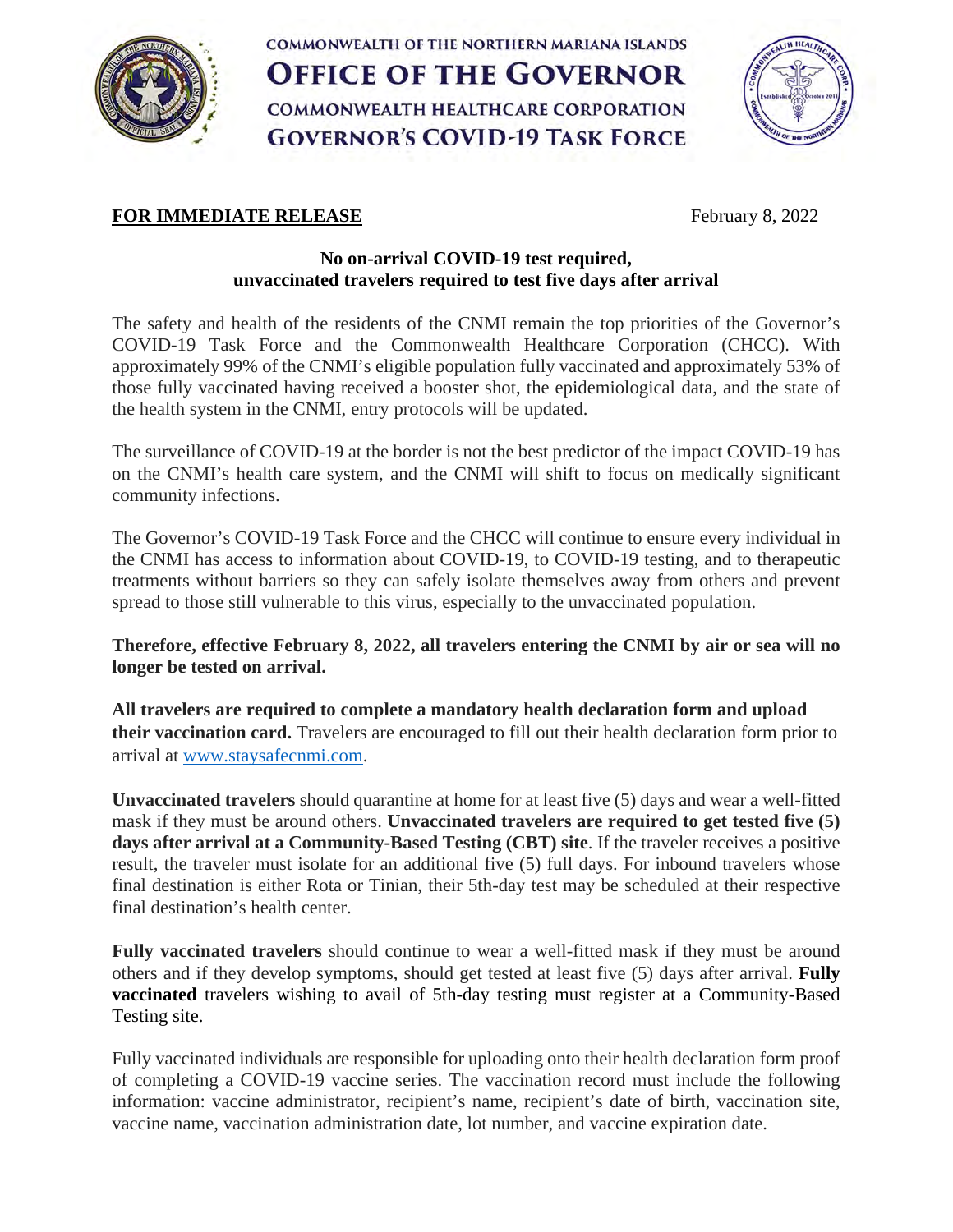For travelers vaccinated outside the CNMI, in addition to the CDC Vaccination Record Card, an official immunization record or an attestation statement may be required by the CHCC Communicable Disease Investigation/Inspection team. The attestation statement confirms that the information provided in the health declaration form is true and is subject to CNMI laws that may lead to criminal fines. For individuals who were vaccinated in the CNMI, vaccination records from the CHCC will be used to verify vaccination status.

Unvaccinated travelers seeking essential worker status must submit a negative PCR test with their health declaration 72 hours prior to arrival via [www.staysafecnmi.com.](http://www.staysafecnmi.com/)

All travelers and residents are reminded t[o live COVID-19 safe:](http://www.staysafecnmi.com/livecovidsafe) follow the 3 W's (wear your mask, wash your hands, and watch your distance); avoid crowds and poorly ventilated spaces; cover coughs and sneezes; clean and disinfect high touch surfaces daily; be alert for symptoms daily; and get tested for COVID-19.

Individuals who are experiencing mild symptoms may get tested at designated testing sites, rather than head to the CHCC Emergency Department. **The CHCC Emergency Department is not a COVID-19 testing site.** At-home test kits are available at local pharmacies or general stores. Free at-home COVID-19 test kits are available at [www.covidtests.gov.](http://www.covidtests.gov/)

Individuals can get tested at the Marianas Resort CBT. The CBT schedule is available at [https://covidtesting.chcc.health.](https://covidtesting.chcc.health/) Individuals can also get tested at the Koblerville COVID-19 Community Center (KC3), which is open seven (7) days a week,  $8$  a.m.  $-4$  p.m. (closed noon  $-1$ ) p.m.).

COVID-19 testing pre-registration will no longer be required for anyone wishing to get tested at the community-based testing site but is encouraged to minimize registration wait time and to reserve a testing slot.

Individuals who test positive for COVID-19 on **any COVID-19 test platform** (an at-home test kit or otherwise), regardless of vaccination status, must stay home and isolate for at least five (5) days (except to get medical care), even if they do not have symptoms; rest; stay hydrated; wear a wellfitted mask if they must be around others; and can take over-the-counter medicines, such as acetaminophen or ibuprofen, to relieve symptoms.

### **Should an individual experience symptoms during their quarantine, their 5-day quarantine period restarts to 0 days on the day they have symptoms.**

COVID-19-positive individuals who do not show symptoms or have symptoms that are resolving (e.g., without a fever for 24 hours) can end their isolation **after five (5) days**. After completing five (5) full days of isolation, individuals must continue to wear a well-fitted mask, such as a surgical, KN95, or N95 mask around others to minimize the risk of infecting their loved ones.

Data shows that the majority of SARS-CoV-2 transmission occurs early in the course of illness, generally in the 1-2 days prior to the onset of symptoms and up to 4-5 days after with both delta and omicron variants.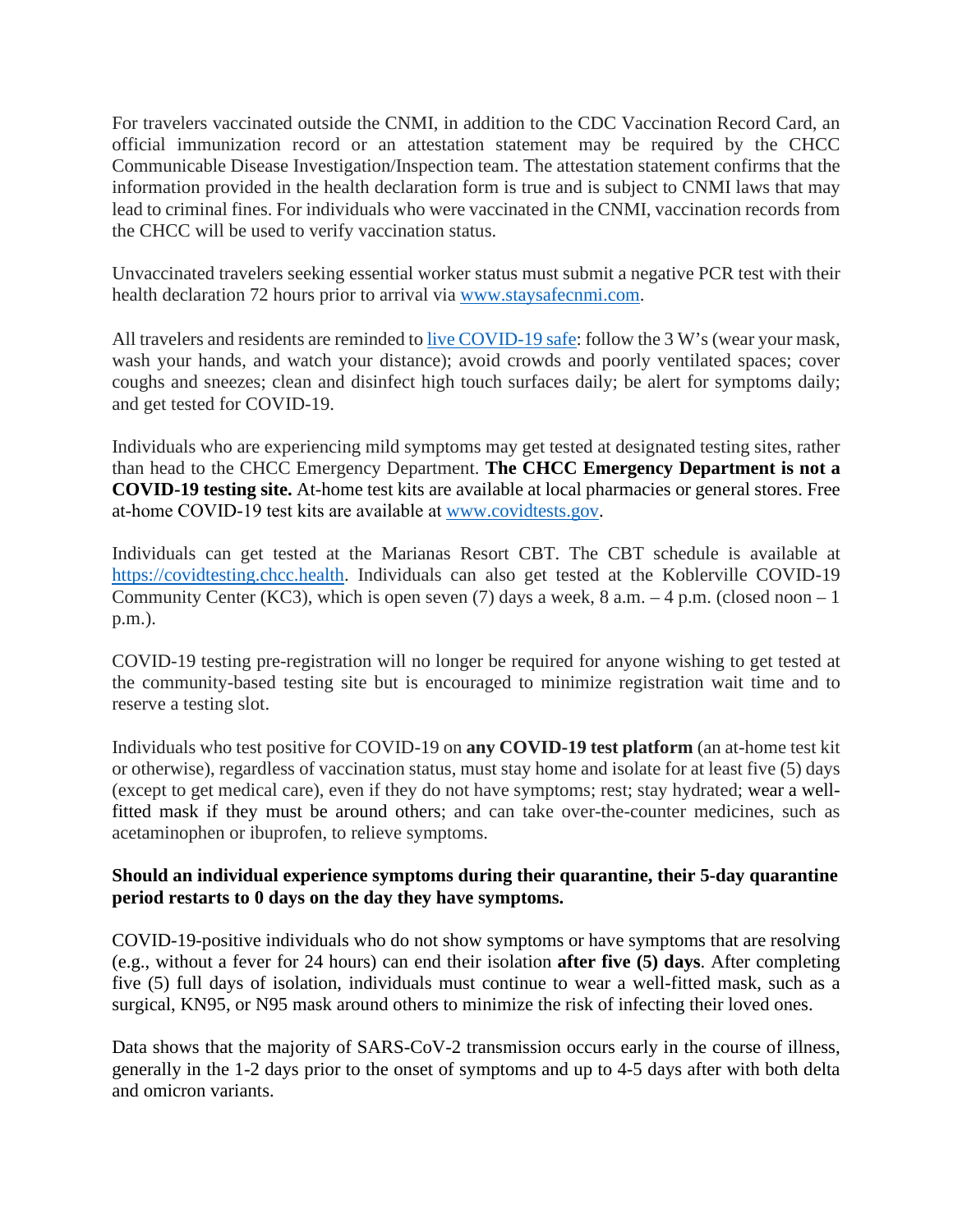Individuals who continue to show symptoms should remain in isolation until their symptoms resolve or if they have tested negative on an antigen test.

#### **If an individual cannot isolate at home safely, an order to isolate at a government site will be given by the CNMI Health Official.**

Individuals experiencing COVID-19 symptoms should stay home (except to get medical care or get tested for COVID-19); rest; stay hydrated; and can take over-the-counter medicines, such as acetaminophen or ibuprofen, to relieve symptoms. Other options include seeing their health care provider or calling the CHCC Tele-Triage hotline at (670) 233-2067. For a guidebook on how to live COVID-19 safe, visit [www.staysafecnmi.com/livecovidsafe.](http://www.staysafecnmi.com/livecovidsafe)

Individuals should call 911 if they are experiencing the following severe symptoms, including but not limited to: trouble breathing; persistent pain or pressure in the chest; new confusion; inability to wake or stay awake; pale, gray, blue-colored skin, lips, or nail beds, depending on skin tone.

**The Koblerville COVID-19 Community Center (KC3) located at the Koblerville Youth Center** is open to serve the community of Saipan seven (7) days a week including holidays, from 8:00 a.m. to 4:00 p.m. (closed noon – 1 p.m.).

The KC3 is a hub where individuals can get tested for COVID-19 (with or without preregistration), get referred for monoclonal antibody treatment assessment, and obtain guidance on all COVID-19 matters, including what to do if they are a close contact of a COVID-19-positive individual.

### **Individuals are encouraged to seek care at the KC3 if they are experiencing mild COVID-19 symptoms, as they may be eligible for treatment that must be given soon after infection.**

Individuals requesting PCR test results from COVID-19 CBT sites may call the following numbers: (670) 785-9972, 785-9973, 785-9970, 785-9968, 785-9966.

The CHCC and the Governor's COVID-19 Task Force highly encourage unvaccinated individuals to get vaccinated or get a booster shot against COVID-19 to help prevent severe illness, hospitalization, and death. Data from small clinical trials show that vaccine effectiveness against COVID-19 infection is waning after the primary series, but protection remains high against severe disease and hospitalization. Register for COVID-19 vaccination at [www.vaccinatecnmi.com.](http://www.vaccinatecnmi.com/)

The confirmation of the omicron variant in the CNMI further emphasizes the importance of boosters and prevention efforts needed to protect against COVID-19. According to the CDC, data from clinical trials showed that a booster shot increased the immune response in trial participants who finished a Pfizer-BioNTech or Moderna primary series 6 months earlier or who received a Johnson & Johnson/Janssen single-dose vaccine 2 months earlier. With an increased immune response, individuals should have improved protection against getting infected with COVID-19. For Pfizer-BioNTech and Johnson & Johnson/Janssen, clinical trials also showed that a booster shot helped prevent severe disease.